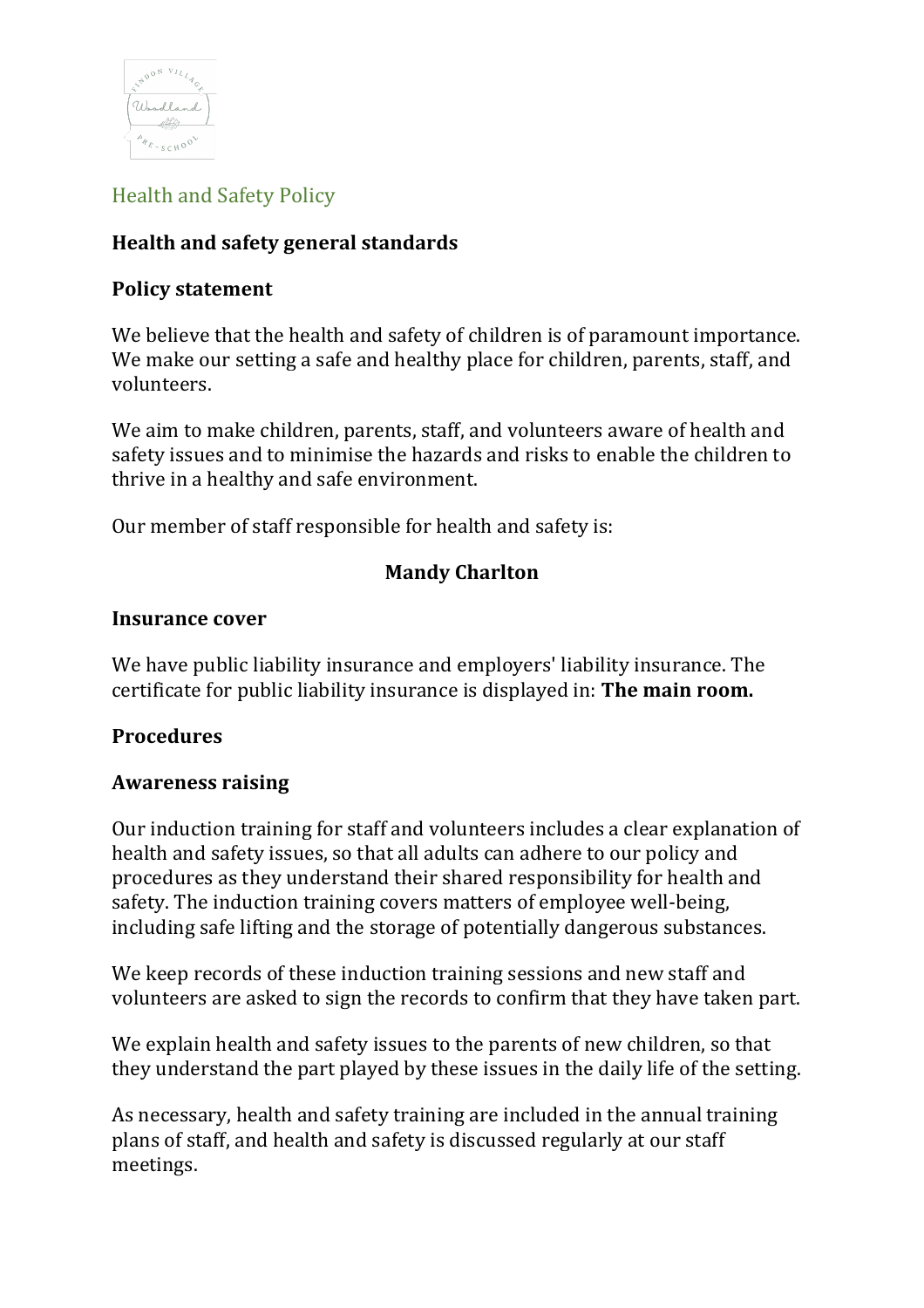

We operate a no-smoking policy.

We make children aware of health and safety issues through discussions, planned activities, and routines.

### **Windows**

Low level windows are made from materials that prevent accidental breakage or we ensure that they are made safe.

We ensure that windows are protected from accidental breakage or vandalism from people outside the building.

Our windows above the ground floor are secured so that children cannot climb through them.

We ensure that any blind cords are secured safely and do not pose a strangulation risk for young children.

#### **Doors**

We take precautions to prevent children's fingers from being trapped in doors.

#### **Floors and walkways**

All our floor surfaces are checked daily to ensure they are clean and not uneven, wet or damaged. Any wet spills are mopped up immediately.

Walkways are left clear and uncluttered.

### **Electrical/gas equipment**

We ensure that all electrical/gas equipment conforms to safety requirements and is checked regularly.

Our boiler/electrical switch gear/meter cupboard is not accessible to the children.

Fires, heaters, wires, and leads are properly guarded, and we teach the children not to touch them.

We check storage heaters daily to make sure they are not covered.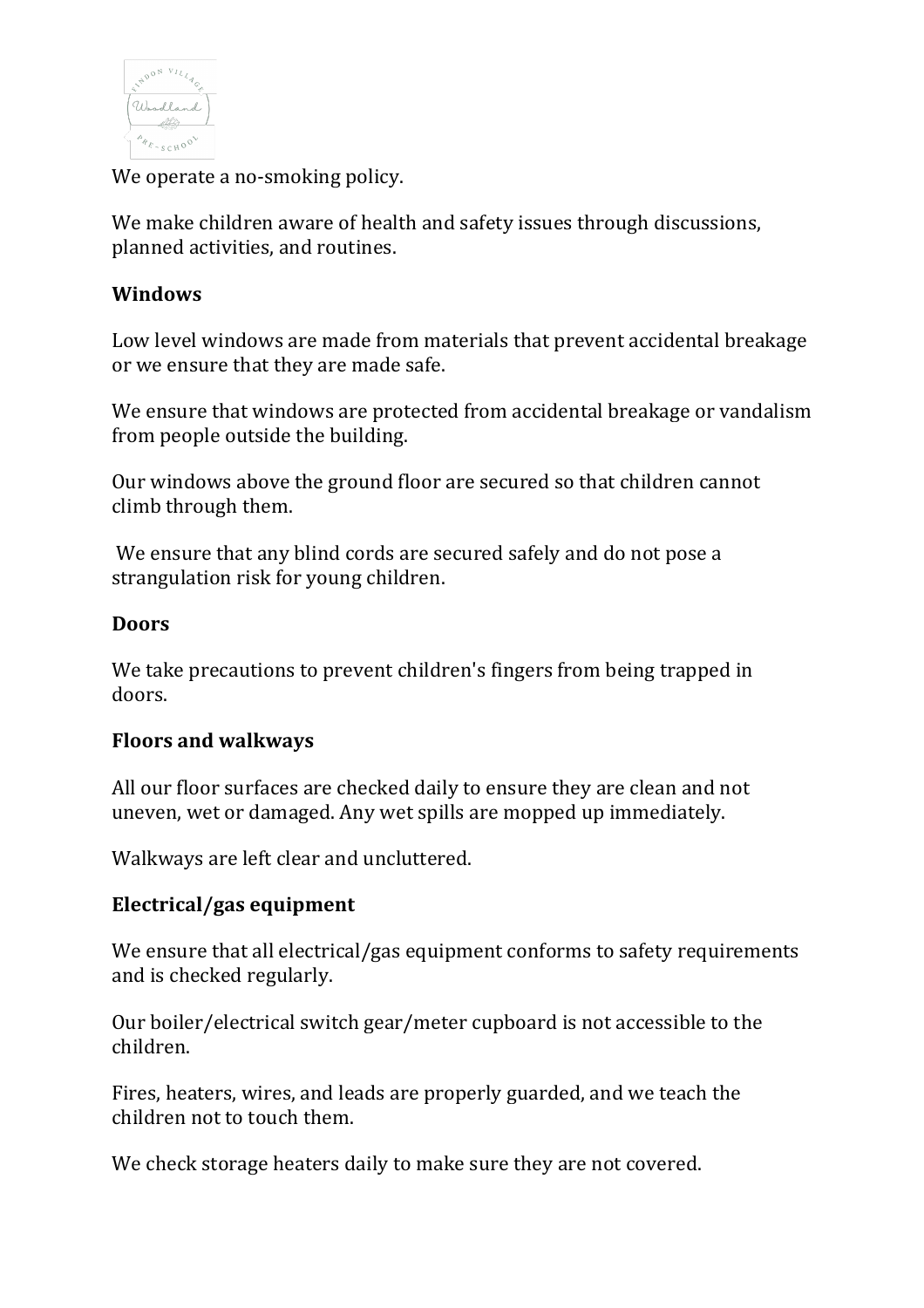

There are enough sockets in our setting to prevent overloading.

We switch electrical devices off from the plug after use.

We ensure that the temperature of hot water is controlled to prevent scalds.

Lighting and ventilation are adequate in all areas of our setting, including storage areas.

### **Storage**

All our resources and materials, which are used by the children, are stored safely.

All our equipment and resources are stored or stacked safely to prevent them accidentally falling or collapsing.

### **Outdoor area**

Our outdoor area is securely fenced. All gates and fences are childproof and safe.

Our outdoor area is checked for safety and cleared of rubbish, animal droppings and any other unsafe items before it is used.

Adults and children are alerted to the dangers of poisonous plants, herbicides, and pesticides.

We leave receptacles upturned to prevent collection of rainwater. Where water can form a pool on equipment, it is emptied and cleaned before children start playing outside.

Our outdoor sand pit is covered when not in use and is cleaned regularly.

We check that children are suitably attired for the weather conditions and type of outdoor activities; ensuring that sun cream is applied, and hats are worn during the summer months.

We always supervise outdoor activities, and particularly children on climbing equipment.

# **Hygiene**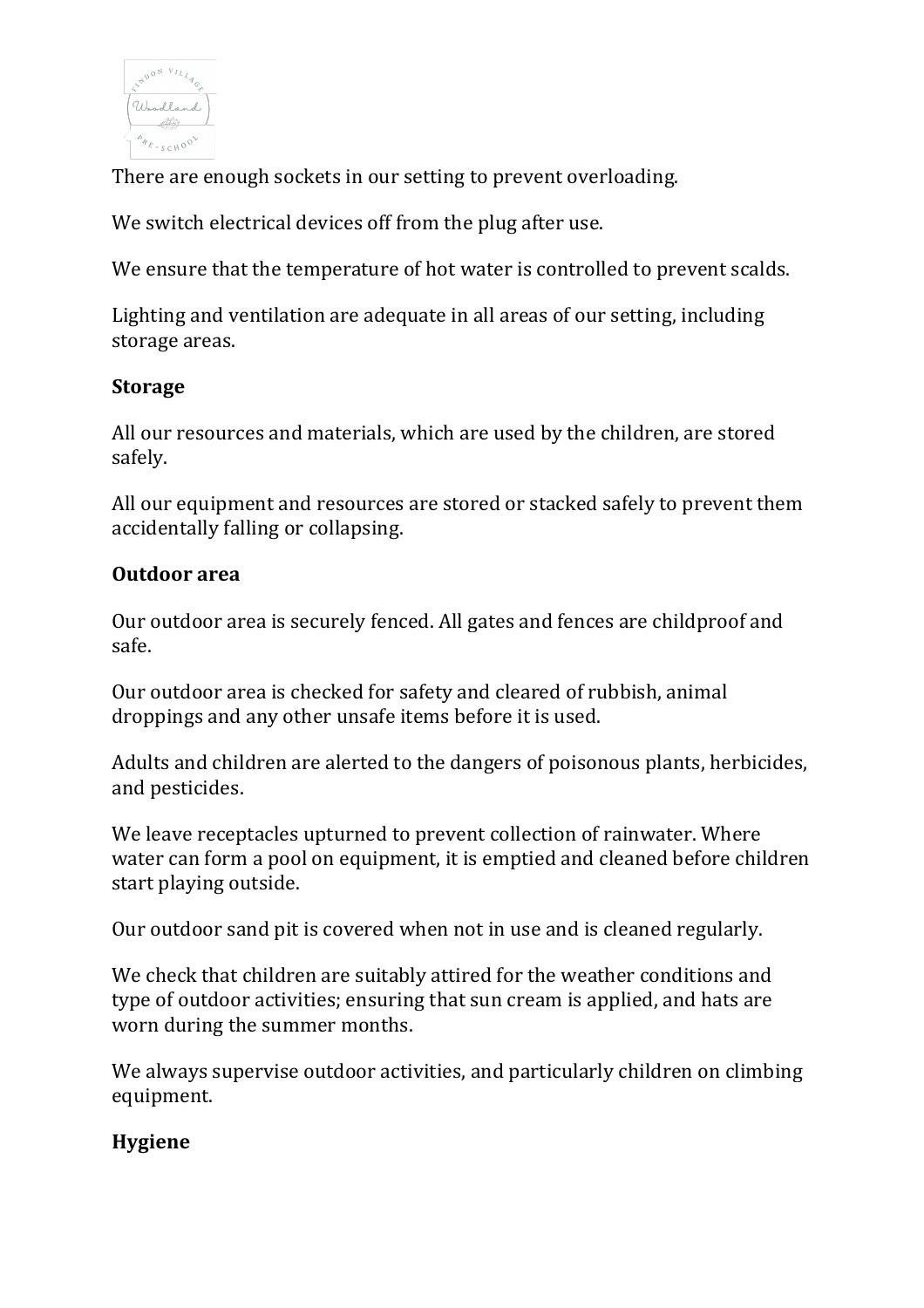

We seek information from the Public Health England to ensure that we keep up to date with the latest recommendations. https://www.gov.uk/government/organisations/publichealth-england

Our daily routines encourage the children to learn about personal hygiene.

We have a daily cleaning routine for the setting, which includes the playroom, kitchen, rest area, toilets, and nappy changing areas. Children do not have unsupervised access to the kitchen.

We have a schedule for cleaning resources and equipment, dressing-up clothes, and furnishings.

The toilet area has a high standard of hygiene, including hand washing and drying facilities and disposal facilities for nappies.

We implement good hygiene practices by:

- cleaning tables between activities.
- cleaning and checking toilets regularly.
- wearing protective clothing such as aprons and disposable gloves as appropriate.
- providing sets of clean clothes.
- providing tissues and wipes.

#### **Activities, resources, and repairs**

Before purchase or loan, we check equipment and resources to ensure that they are safe for the ages and stages of the children currently attending the setting.

We keep a full inventory of all items in the setting for audit and insurance purposes.

The layout of our play equipment allows adults and children to move safely and freely between activities.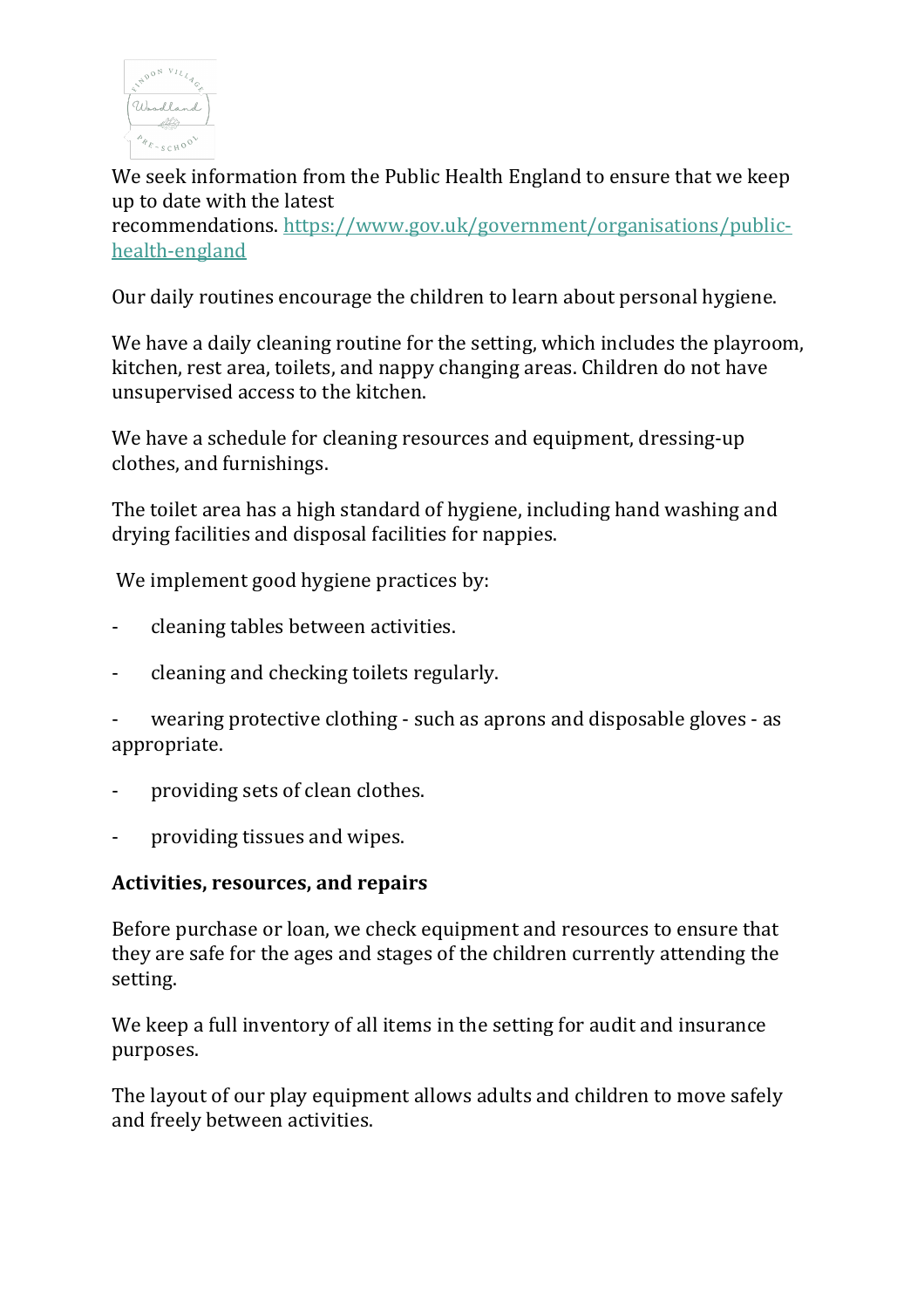

All our equipment is regularly checked for cleanliness and safety, and any dangerous items are repaired or discarded.

We make safe and separate from general use any areas that are unsafe because of repair is needed.

All our materials, including paint and glue, are non-toxic.

We ensure that sand is clean and suitable for children's play.

Physical play is constantly supervised.

We teach children to handle and store tools safely.

If children fall asleep in-situ, it may be necessary to move or wake them to make sure they are comfortable.

Children learn about health, safety, and personal hygiene through the activities we provide and the routines we follow.

Any faulty equipment is removed from use and is repaired. If it cannot be repaired, it is discarded. Large pieces of equipment are discarded only with the consent of the manager and the management team.

### **Jewellery and accessories**

Our staff do not wear jewellery or fashion accessories, such as belts or high heels, that may pose a danger to themselves or children.

Parents must ensure that any jewellery worn by children poses no danger: particularly earrings which may get pulled, bracelets which can get caught when climbing or necklaces that may pose a risk of strangulation.

### Safety of adults

We ensure that adults are provided with guidance about the safe storage, movement, lifting and erection of large pieces of equipment.

We provide safe equipment for adults to use when they need to reach up to store equipment or to change light bulbs.

We ensure that all warning signs are clear and in appropriate languages.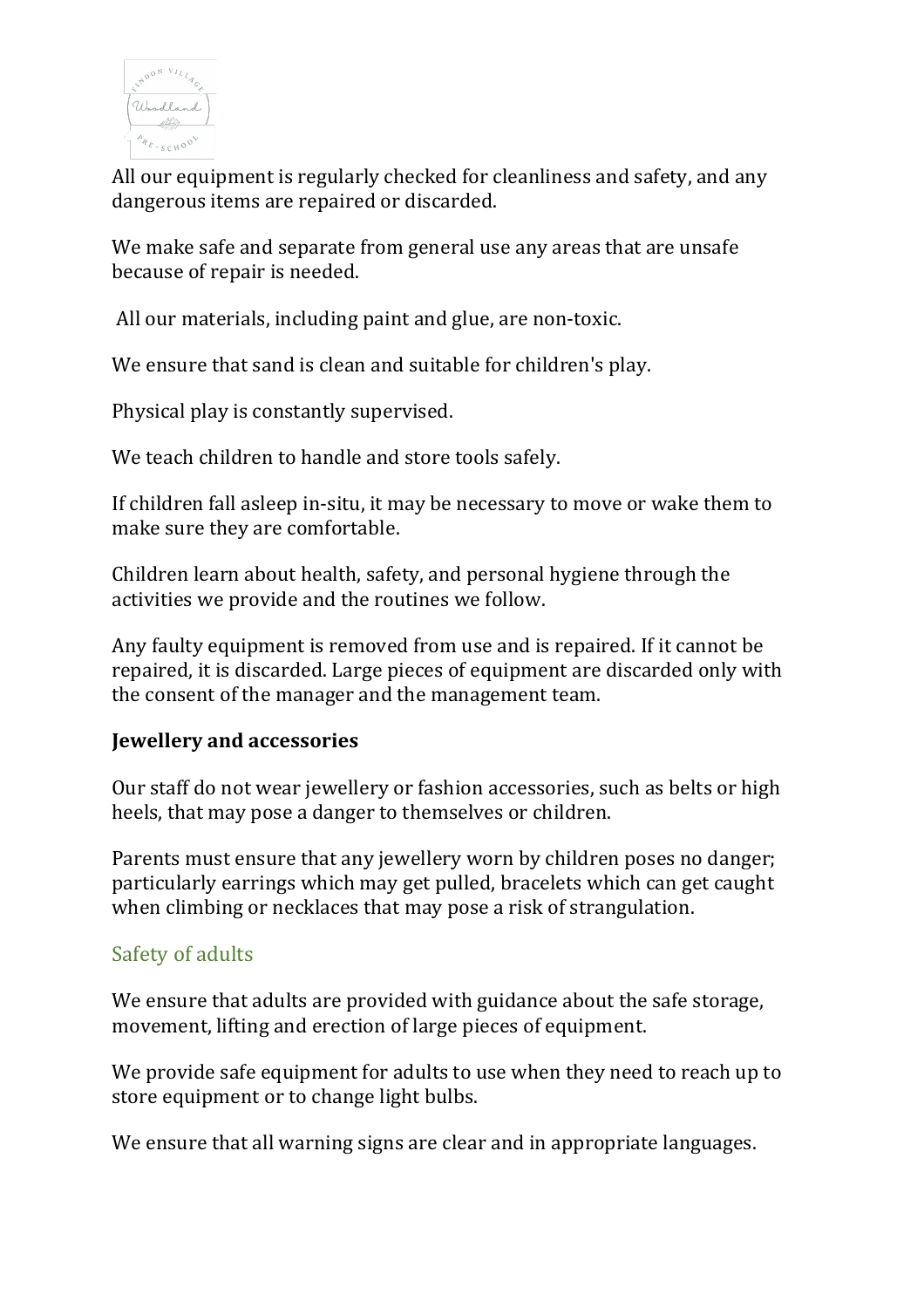

For group provision: We ensure that adults do not remain in the building on their own.

We record the sickness of staff and their involvement in accidents. The records are reviewed termly to identify any issues that need to be addressed.

## *Control of substances hazardous to health*

Our staff implement the current guidelines of the *Control of Substances Hazardous to Health Regulations (COSHH).* https://www.hse.gov.uk/coshh/

We keep a record of all substances that may be hazardous to health - such as cleaning chemicals, or gardening chemicals if used and where they are stored.

Hazardous substances are stored safely away from the children.

We carry out a risk assessment for all chemicals used in the setting. This states what the risks are and what to do if they have contact with eyes or skin or are ingested.

We keep all cleaning chemicals in their original containers.

We keep the chemicals used in the setting to the minimum to ensure health and hygiene is maintained.

Environmental factors are considered when purchasing, using, and disposing of chemicals.

All members of staff are vigilant and use chemicals safely.

Members of staff wear protective gloves when using cleaning chemicals.

#### **Legal framework**

Health and Safety at Work Act (1974)

https://www.hse.gov.uk/legislation/hswa.htm

#### Management of Health and Safety at Work Regulations (1999)

https://www.legislation.gov.uk/uksi/1999/3242/contents/made#:~:text=Th e%20Management%20of%20Health%20and%20Safety%20at%20Work,serv ices%2010%20Information%20for%20employees%20More%20items...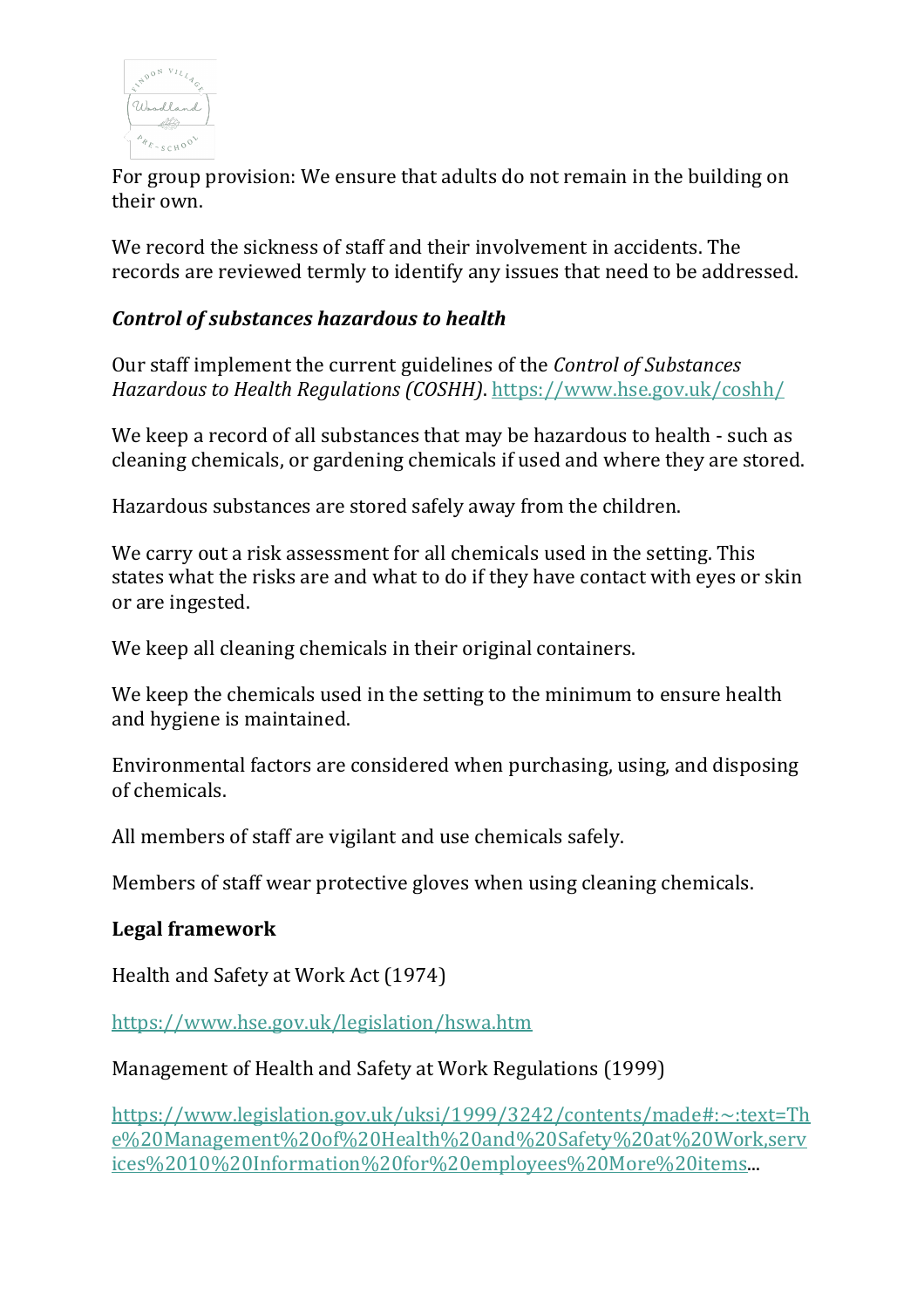

Electricity at Work Regulations (1989)

https://www.legislation.gov.uk/uksi/1989/635/contents/made

Control of Substances Hazardous to Health Regulations (COSHH) (2002)

https://www.oshcr.org/coshh-control-of-substances-hazardous-tohealth/#:~:text=The%20Control%20of%20Substances%20Hazardous%20to %20Health%20Regulations,forms;%20for%20example:%20Chemicals%20an d%20products%20containing%20chemicals

Manual Handling Operations Regulations (1992 (As Amended 2004)

https://www.hse.gov.uk/msd/backpain/employers/mhor.htm

Health and Safety (Display Screen Equipment) Regulations (1992)

https://www.legislation.gov.uk/uksi/1992/2792/made

# **Further guidance**

Health and Safety Law: What You Need to Know (HSE Revised 2009)

https://www.hse.gov.uk/pubns/law.pdf

Health and Safety Regulation...A Short Guide (HSE 2003)

https://www.hse.gov.uk/pubns/hsc13.htm

Electrical Safety and You: A Brief Guide (HSE 2012)

https://www.hse.gov.uk/pubns/indg231.htm

Working with Substances Hazardous to Health: What You Need to Know About COSHH (HSE Revised 2009)

https://www.hse.gov.uk/pubns/indg136.pdf

Getting to Grips with Manual Handling - Frequently Asked Ouestions: A Short Guide (HSE 2011)

https://www.mark1training.co.uk/library/files/manual-handling-a-shortguide.pdf